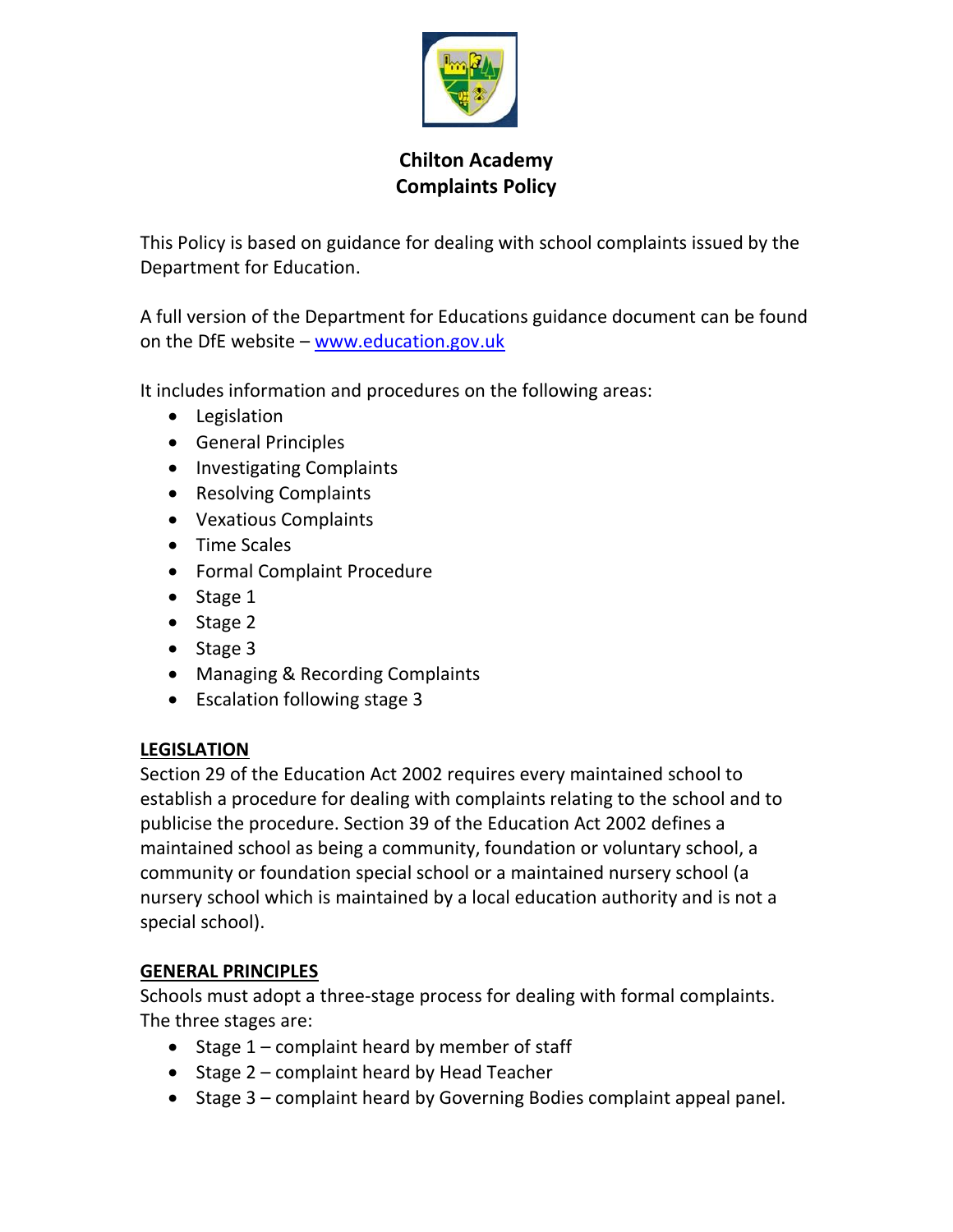Every effort should be made to resolve a complaint informally in the first instance, without the need to invoke the formal complaints procedure. In most cases this can be achieved by a discussion between the class teacher and the complainant.

Schools should consider nominating a member of staff to be the school's 'complaints co-ordinator'. Mrs Samways is the school's 'complaints co-ordinator' and is responsible for the following:

- Acknowledging receipt of the complaint
- Effective recording of all complaints received
- Monitoring responses
- Ensuring responses are made within a reasonable timescale
- Identify trends and themes arising from complaints
- Report same to school's senior management team

If the complaint is against the Mrs Samways, the complaint is to be addressed to the Head Teacher.

All schools should have an easily accessible complaints procedure. Any existing procedure should be reviewed to ensure it complies with this guidance. This procedure must:

- Encourage informal resolution
- Be easily accessible, publicised and included on the school web site
- Be simple to understand and use
- Be impartial and non-adversarial
- Allow swift handling and establish timescales for dealing with the complaint
- Ensure a full and fair investigation by an independent person if necessary
- Maintain confidentiality of all involved
- Address all points of complaint, provide an effective response and offer appropriate redress where appropriate
- Provide information to the school's senior management team so that services can be improved

# **Investigating Complaints**

- The person investigating the complaint should ensure they:
- Establish what has happened to date and who has been involved
- Clarify the nature of the complaint and what remains unresolved
- Meet with the complainant or contact them to verify information provided or gain further information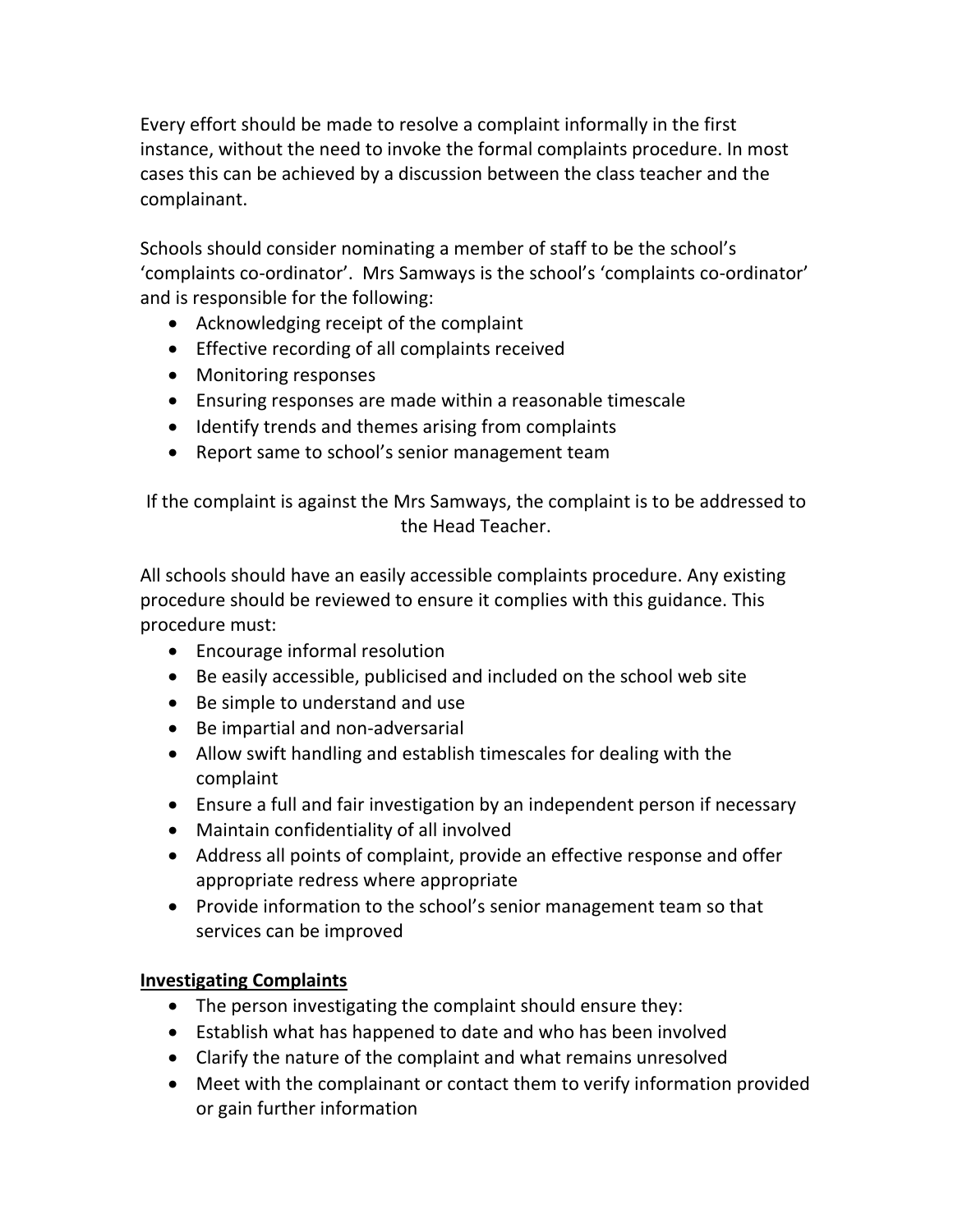- Clarify what the complainant feels would resolve issues establish desired outcomes
- Interview those subject of, and involved in, the complaint (interviewees may be accompanied if they so wish)
- Conduct the interview with an open mind and be prepared to persist in the questioning
- Keep notes of all interviews

# **Resolving complaints**

- The following can be used in an attempt to resolve a complaint if it is found to be appropriate:
- An acknowledgement that the complaint was justified this can include an outcome of upheld or partially upheld.
- Please note that unjustified complaint outcomes will be not upheld or unable to substantiate
- An apology
- An explanation
- An admission that the situation could have been handled better or differently
- An assurance that the reason for the complaint will not recur
- An explanation of the steps taken to ensure there will be no recurrence
- An undertaking to review a school policy or procedure as a result of the outcome of a complaint

# **Vexatious complaints**

Implementation and adherence to the model complaints procedure should reduce the number of complaints that become protracted or vexatious. If a complainant tries to reopen the same issue the Chair of the Governing Body should write to the complainant explaining that the complaint has been through all stages of the procedure, is now exhausted and the matter is now closed.

# **Time Scales**

Complaints should be acknowledged, investigated and resolved as soon as possible. The complainant should be notified of the anticipated timescales for dealing with the complaint when receipt of the complaint is acknowledged.

Timescales for Chilton Academy are:

• Reply from the complaints co-ordinator-7 working days from receipt of the complaint.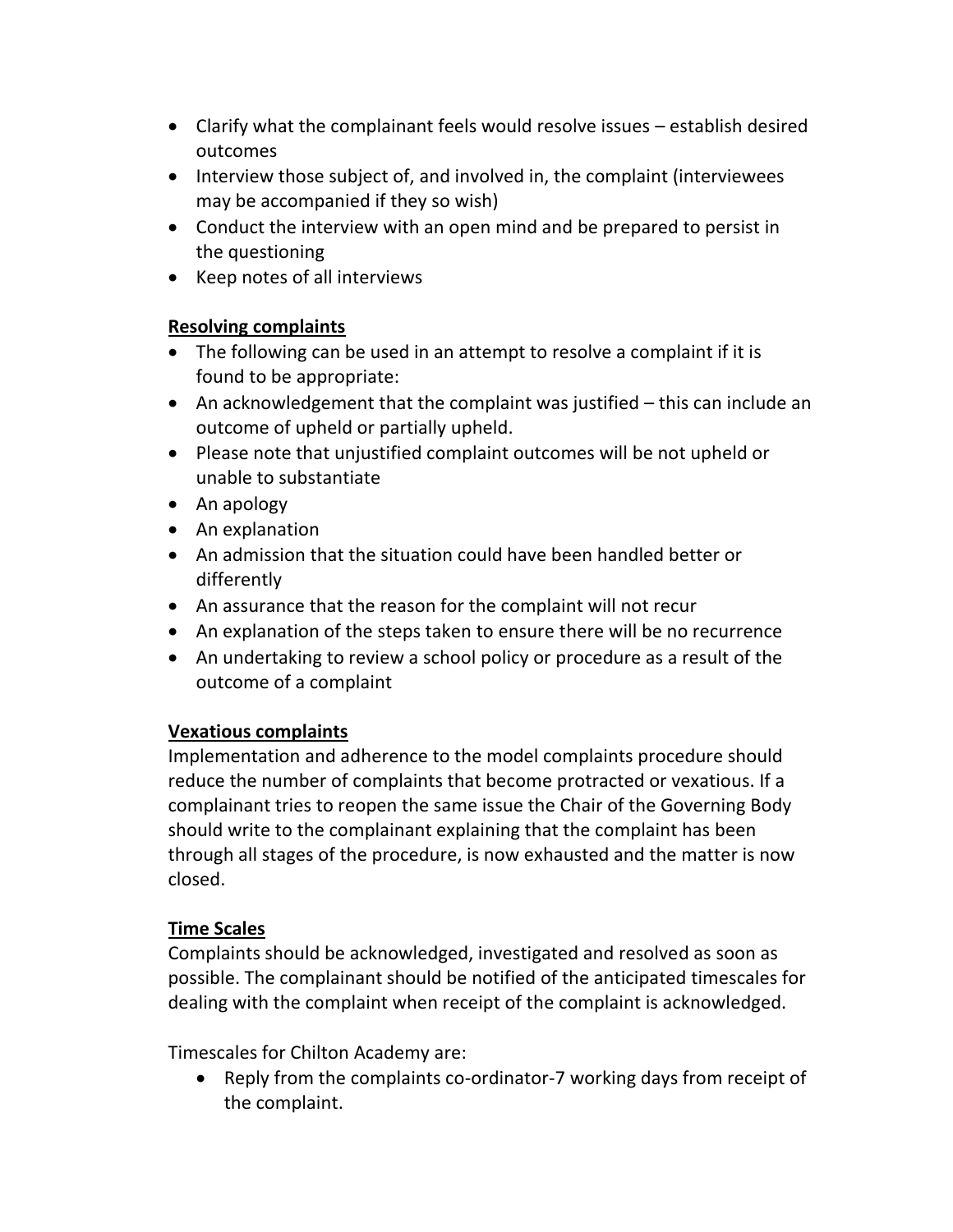- A meeting of the Complaints panel to be arranged within 21 working days of the receipt of the complaint.
- Reply from the Complaints Panel-15 working days from the meeting date of the panel.

## **FORMAL COMPLAINTS PROCEDURE**

All schools should adopt a three-stage procedure for dealing with complaints. There should not be a stage 4 (referral to the local education authority) and any reference to this should be removed from existing complaint procedures. The local authority may only become involved in school related complaints where the complaint involves school admissions & allocations, school transport, some aspects of Special Educational Needs, school exclusions, the curriculum or religious worship.

## **Stage 1 – Complaint heard by staff member (e.g. teacher or Head of Year/House)**

The aim here is to resolve a complaint at the earliest possible opportunity via informal resolution by way of a discussion with the class teacher or head of year/house.

If that member of staff did not feel comfortable investigating the complaint or the complaint was about that staff member then the complaints co-ordinator can ask another staff member to investigate the complaint or immediately escalate the complaint to stage 2.

## **Stage 2** – **Complaint heard by Head Teacher**

During this stage the Head Teacher can delegate the task of collating evidence and information relating to the complaint but the decision on any action to be taken as a result of the complaint and the response should come from the Head Teacher.

## **Stage 3** – **Complaint heard by Governing Body Complaints Appeal Panel**

The complainant needs to write to the Chair of the Board of Governors giving full details of the complaint and the reason why he/she remains dissatisfied with previous attempts to resolve the complaint.

The Chair, or a nominated governor, should then convene a Governing Body complaints panel.

The Governing Body Complaints Panel should consist of 3 to 5 governors and should not include all of the school's governors. This is so impartiality may not be compromised in case a panel is then required for a disciplinary hearing against a member of staff as a result of a complaint.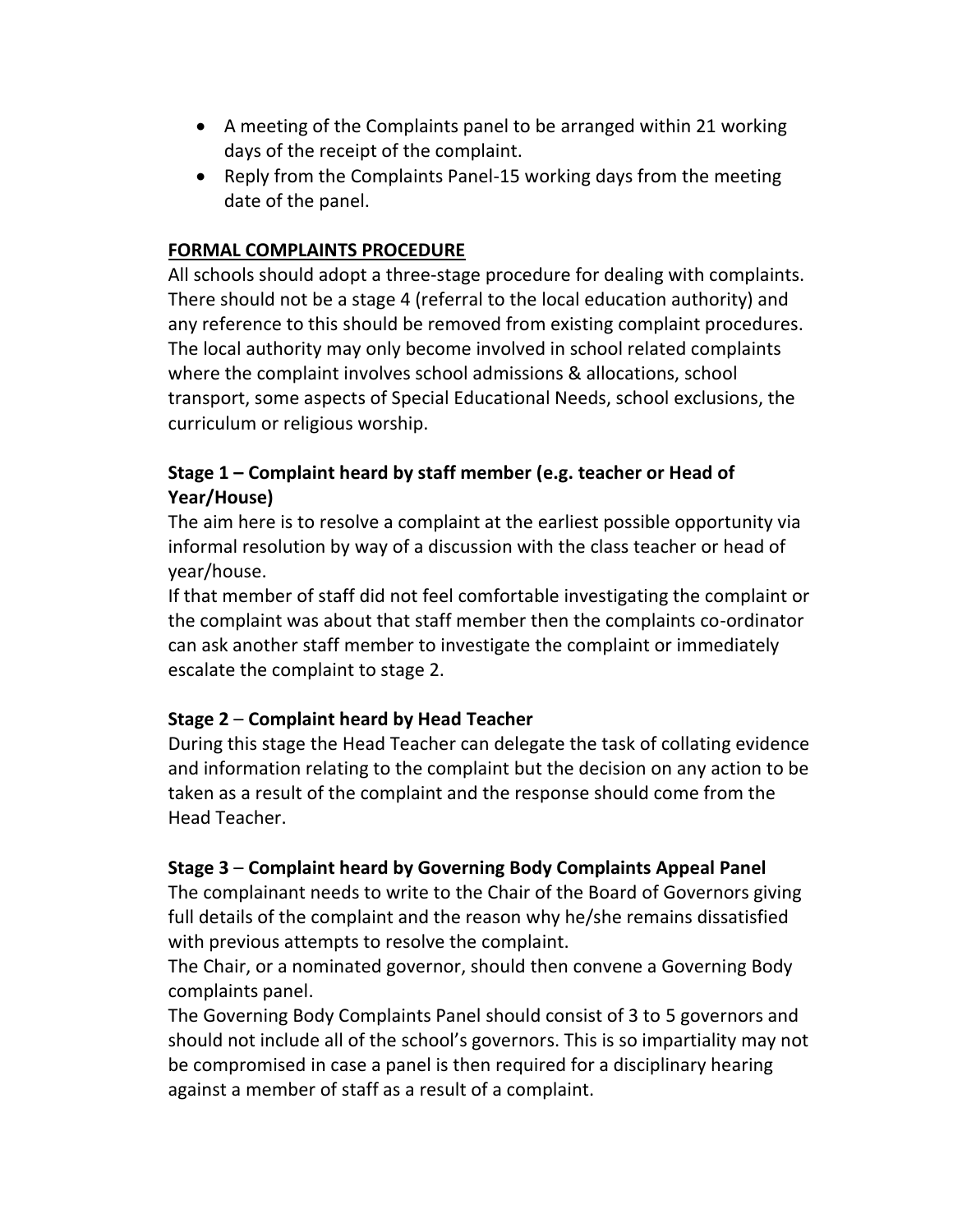One of the governors should be appointed as the Chair of the Complaints Panel. This does not necessarily have to be the Chair of the Board of Governors.

The role of the Chair should include:

- Ensuring that the correct process has been followed
- The remit of the panel is explained to each party at the beginning of the proceedings – i.e. that all parties will have the opportunity to have their say without being interrupted
- That all issues are fully addressed
- Ensure that complainants are put at ease and do not feel intimidated
- Ensure the hearing is conducted informally and that all parties treat each other with courtesy and respect
- The panel is open minded and acts independently
- No panel member has had any previous involvement in the complaint
- All parties are given the opportunity to see any written documentation and to comment on it.
- The Chair should also ensure that the complainant is informed of the Panel's decision, in writing, within 15 working days of the Panel hearing. This letter should inform the complainant of their right of appeal should they remain dissatisfied (i.e. Ofsted or The Secretary of State for Education).
- None of the governors on the panel should have had any prior involvement in the complaint.
- The panel hearing should be held in private and the aim should be to resolve the complaint, achieve reconciliation between the school and the complainant and assure the complainant that his/her concerns have been taken seriously.
- The Complaints Panel should aim to reach an outcome in respect of the complaint (i.e. upheld, partially upheld, not upheld, unable to substantiate), decide and agree on appropriate action to be taken as a result of the complaint and make recommendations to change processes/procedures to ensure problems of a similar nature do not recur. Care should be taken to ensure that the complainant does not feel intimidated by the process, especially if the complainant is a child.

A clerk to the panel should be appointed (this could be the complaint coordinator or another member of staff).

- The clerk will be responsible for the following:
- Arranging the time, date and venue for the hearing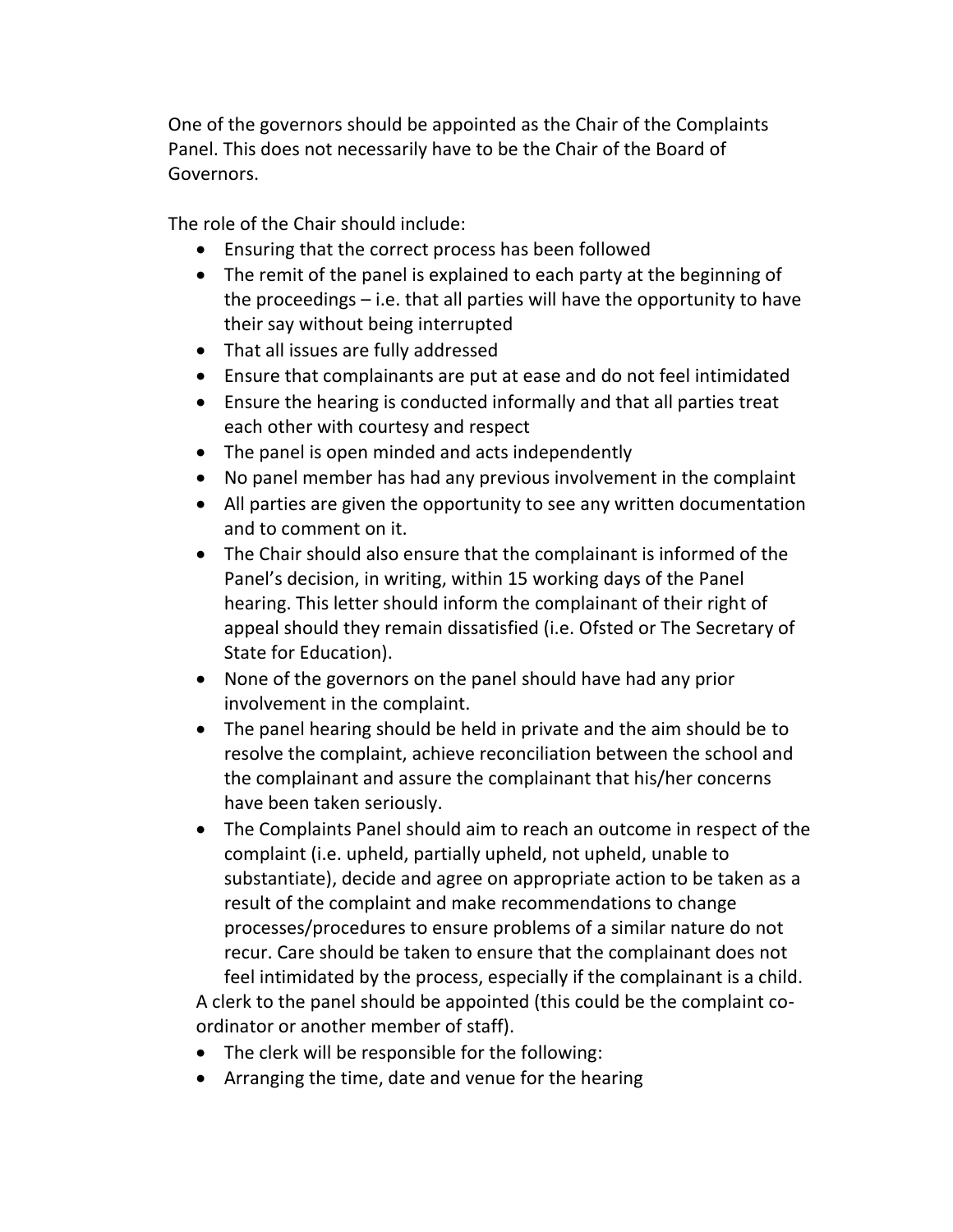- Collating and distributing any written information, including details of the previous stages of the complaint, to all parties in advance of the hearing
- Meeting and welcoming the parties as they arrive
- Notifying all relevant parties of the panel's decision

#### **ESCALATION OF SCHOOL COMPLAINTS FOLLOWING STAGE 3**

Should a complainant remain dissatisfied following a Stage 3 complaint they should be advised of their right to escalate their complaint to the following bodies:

Local Authority

The Local Authority MAY consider complaints in relation to school admissions & allocations, school transport, some aspects of Special Educational Needs, school exclusions, non-delivery of the curriculum, religious worship and tuition at home.

Children's Services Complaints & Feedback Manager Commercial & Corporate Services Civic Centre Sunderland, SR2 7DN Telephone: 0191 5611276 Email: [children.complaints@sunderland.gov.uk](mailto:children.complaints@sunderland.gov.uk)

## Secretary of State for Education

If a complainant feels that a school has or is proposing to act unreasonably, or has failed to discharge a duty under certain legislation they can contact the Secretary of State for Education.

The Secretary of State for Education Department of Education Castle View House East Lane, Runcorn Cheshire, WA7 2GJ Telephone: 0370 000 2288

This policy will be reviewed on an annual basis and when legislation changes.

Review date: March 2023 Adopted by Governing Body March 2022